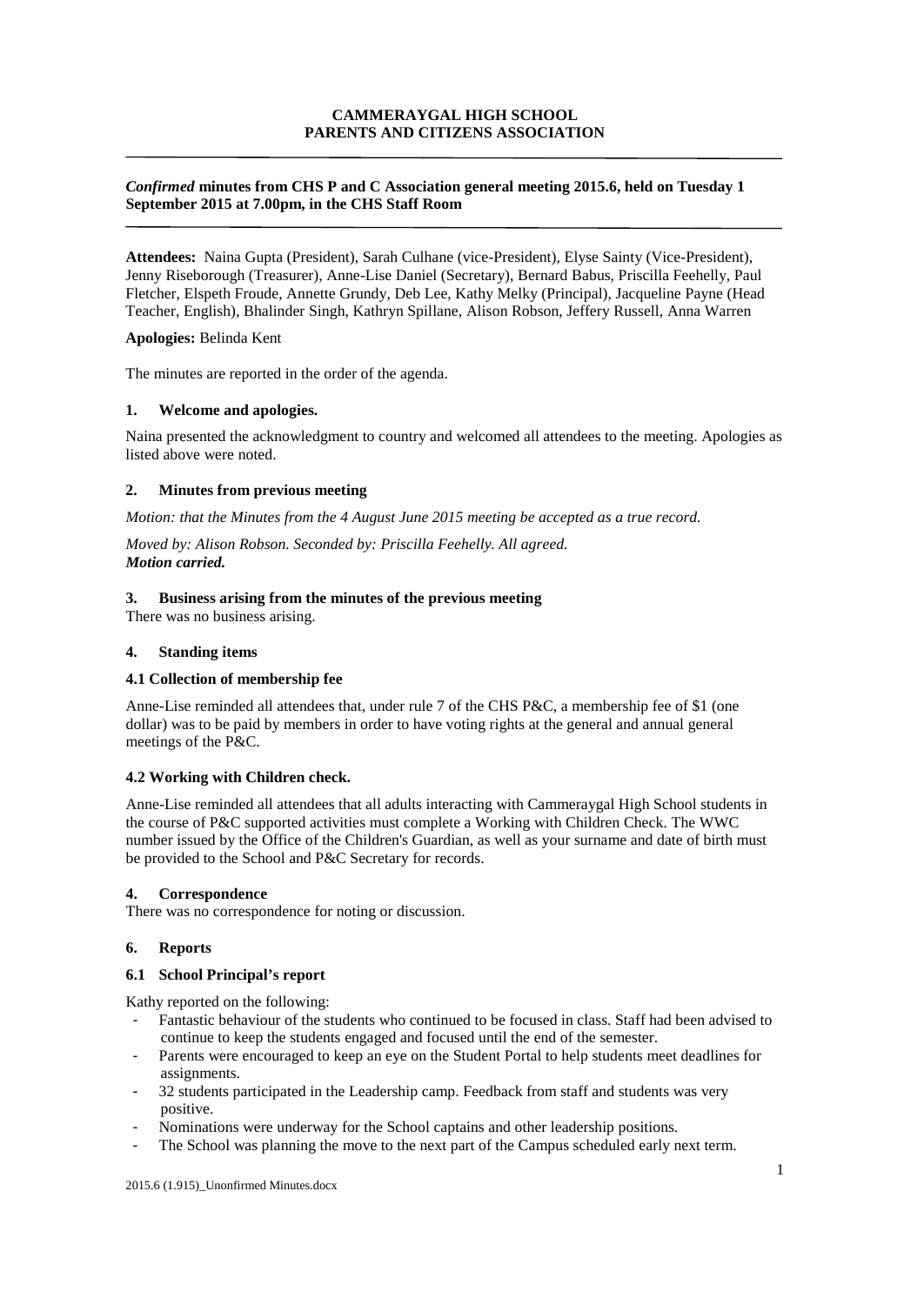- Official School opening scheduled on Friday 13 November, between 12:15pm and 1:00pm.
- School Plan has been finalised. The focus was on getting teaching and learning right in the core areas to best prepare students for Stage 6.
- NAPLAN results: the data was very positive and the results were a credit to the feeding primary schools. Areas for improvement had been identified and will be the focus on teaching and learning strategies.

**Action**: Kathy to discuss with the P&C Executive the P&C's involvement on the Opening Day.

Jacqueline Payne, Head Teacher, English, presented the School's teaching and learning strategies to improve students' literacy skills, in light of the NAPLAN results.

## **6.2 President's report**

Naina reported that she attended the Regional P&C meeting. This was an opportunity to meet some of a few key people and share information. Naina reported that the following was discussed at the meeting:

- Announcement of new Cammeraygal Senior Campus.
- Works undergoing on a number of local schools in the area.
- The UTS Campus at Linfield was to be transformed onto a K-12 campus, with specialised resources and facilities to be shared between several high schools in the area.

Naina also informed members that the North Sydney Demonstration School has invited CHS to join their end of the end year festival. Naina invited feedback on whether the CHS P&C should participate and, if yes, what form this participation should take.

## **6.3 Treasurer's report**

Jenny reported on the following:

- There was \$2,640 (two thousand six hundred and forty dollars) in the bank.
- 16 families had paid the P&C contribution to date.

**Actions:** Kathy to check:

- whether its is possible for parents to get a statement showing all payments they have made through the School online payment system.
- whether she can provide the P&C Treasurer with a list of the parents who have paid the P&C contribution via the School payment system.

# **7. General business**

## **7.1 Governance matters**

No governance matters were discussed.

## **7.2 Social Events and Fundraising Sub-committee report**

Priscilla spoke to the Social Events and Fundraising sub-committee report which was circulated prior to the meeting The following was also discussed:

- Cotsco membership for P&C association not advantageous.
- CAPA Soiree on 4/09: sub-committee will organise nibbles.
- P&C to organise a BBQ on the Opening day, 13/11.
- Proposal for an end of year diner for Year 7 students. The idea was supported by the P&C Committee. The diner could be held on the same day as the School Presentation.

**Action:** Priscilla to submit to the next P&C meeting a wishlist, with costing, of items to be purchased for the Social Events and Fundraising sub-committee.

*Motion: that \$360 (three hundred and sixty dollars) be allocated to the Social Events and Fundraising sub-committee to purchase bolts of black and red fabric.* 

*Moved by: Elyse Sainty. Seconded by: Alison Robson. All agreed. Motion carried.*